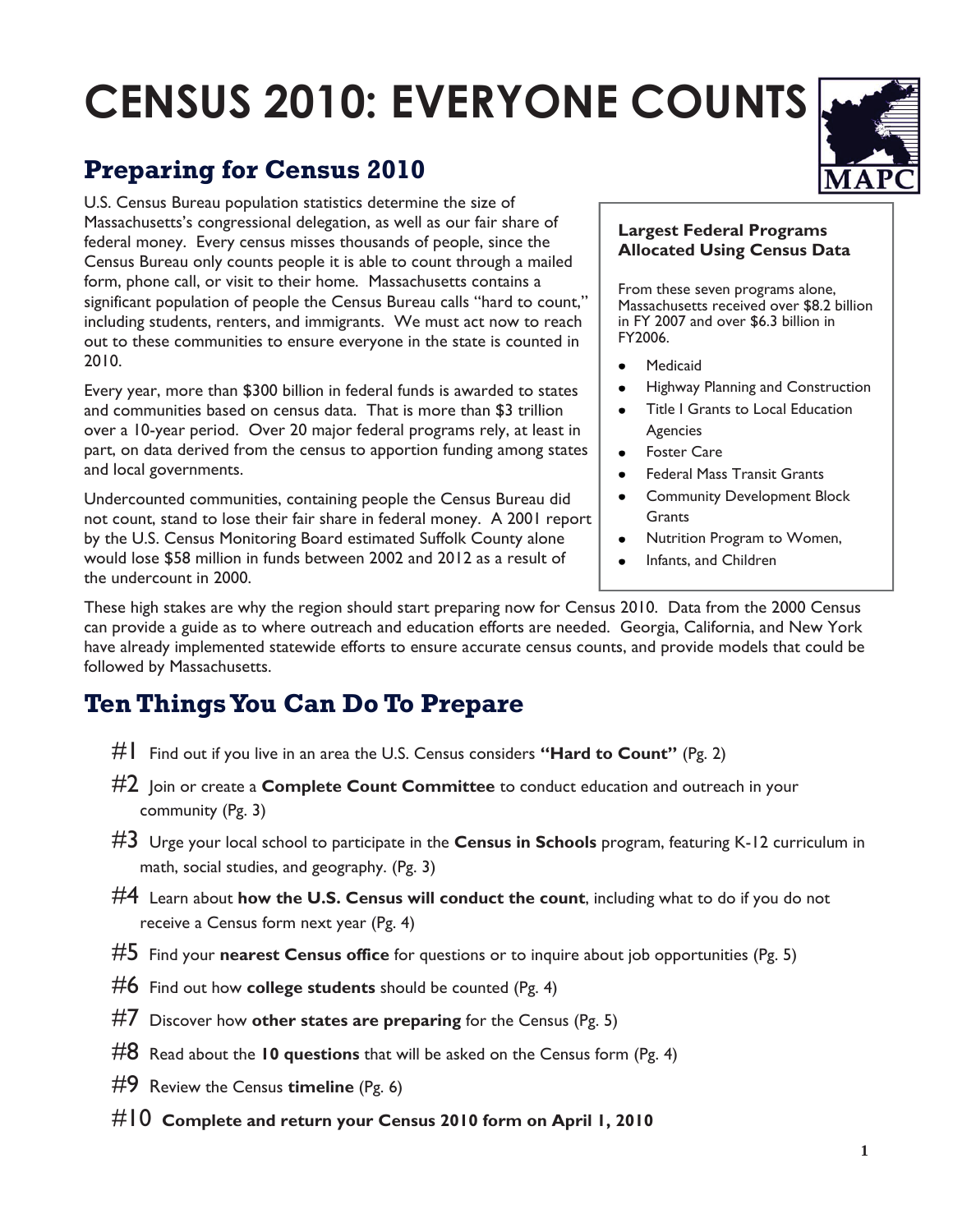## **Who is Hard to Count? Learning from Census 2000**

The U.S. Census Bureau publishes overall response rates to the 2000 Census, which represent responses received by mail, telephone, or over the Internet. The overall U.S. response rate was 67%, and Massachusetts' rate was 69%. Although above the national average, Massachusetts participation was below the rate achieved by many other large states, including California (70%), Colorado (70%), Pennsylvania (70%), Michigan (71%), and Virginia (72%). Experts estimate that thousands of people were not included in the Massachusetts state population count.

In order to help communities prepare for the 2010 Census, the Census Bureau has compiled a database of social and economic factors from the 2000 Census that have been linked to low participation. The database includes a ranking of the hardest to count tracts in the country according to a "hard to count score" (see map below). Among the 651 tracts nationwide that make up the top 1% hardest-to-count tracts, 19 are located in

#### **Factors contributing to hard-to-count areas:**

- **·** Vacant units
- **·** Multifamily housing
- **·** Rental housing
- **·** Nontraditional households
- **·** Low education levels
- **·** High poverty
- **·** High unemployment
- **·** Linguistically isolated households
- Many households recently moved

Massachusetts. This data can be used to help set priorities for funding and outreach efforts in the state.

Although estimates vary, all sources agree that the official U.S. Census Bureau statistics for Massachusetts excluded many people. A 2001 report prepared by PriceWaterhouse Coopers estimate the 2000 Census missed 48,623 people in the state, an undercount of 0.76 percent of the population. Because the 2000 population statistic is used as the basis for all annual estimates until 2010, the undercount's effect is compounded each year, resulting in millions of dollars in lost federal funds and decisions made based on underestimates.

#### Hard to Count Score, by Census Tract



Data Source: Census 2000 Planning Database, U.S. Census Bureau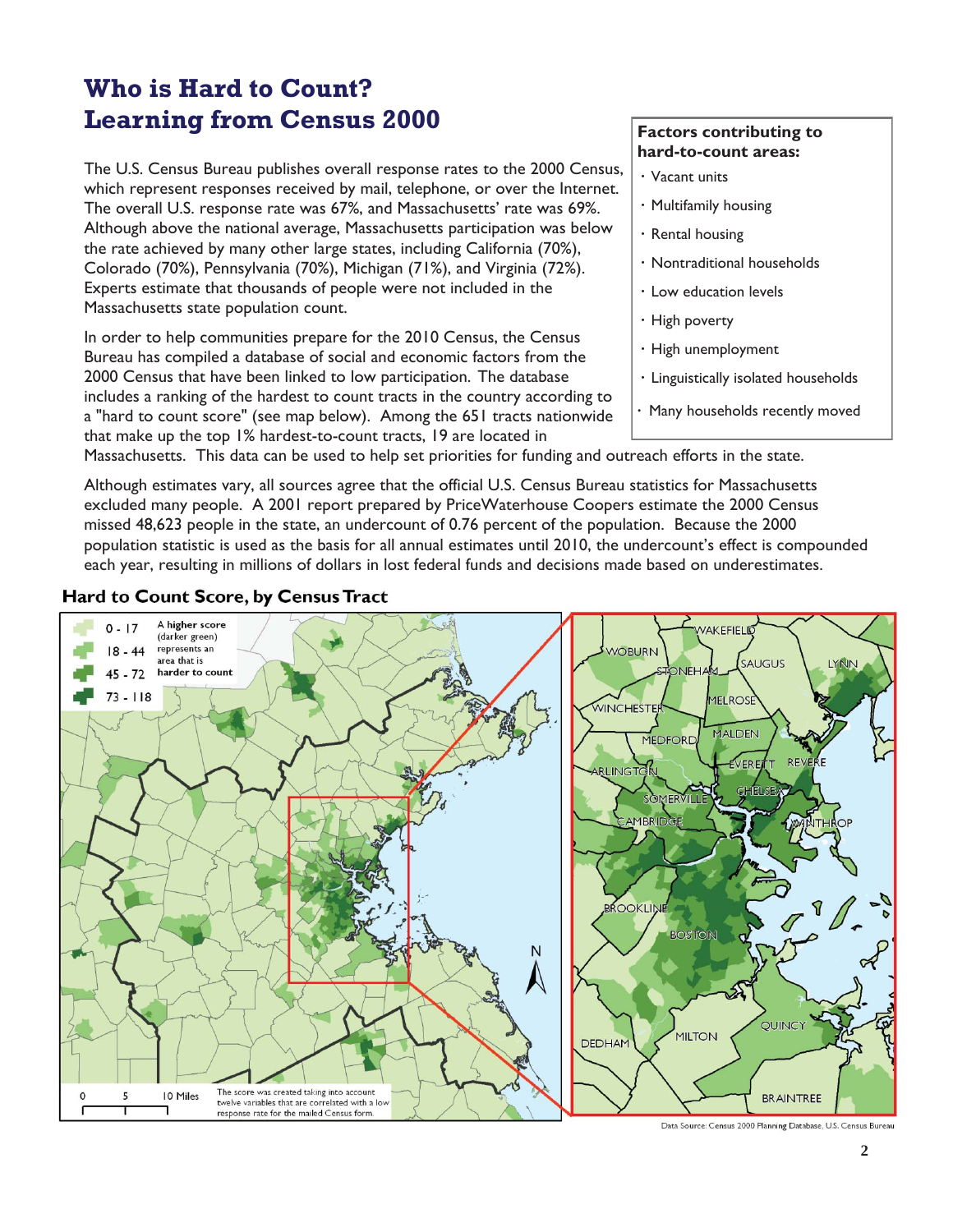## **Ensuring a Complete Count in Massachusetts: What You Can Do**

#### **In Local Communities**

**Complete Count Committees—**Complete Count Committees are groups of activists, citizens, local officials, and other people interested in ensuring a complete count in their community. The committees can come in different forms:

- **Community:** composed of members of one or more community groups working to conduct outreach and education in their community, using local languages, media outlets, and forums.
- **Municipal:** includes representatives of government and the community; coordinates education and outreach in schools and through town or city publications, and works with Census officials on technical preparations.



**Statewide:** includes representatives of government and private organizations; ensures preparations are coordinated on a statewide basis.

**Census in Schools—**The Census Bureau's *Census in Schools* program provides a variety of teaching materials designed to build community understanding of the census. Teaching materials are available for students in grades K through 12 on the Census 2010 website. Contact your school board or your child's teacher and ask how the curriculum can be integrated into math, geography, social studies, history classes, and more.

**Assign a Municipal Liaison—**Every municipality should designate one individual who is in charge of Census 2010 preparation. This person can communicate with state, regional, and Census Bureau officials to ensure they have technical data needed for a complete count.

**College and University Outreach**—Colleges and universities should make contact with their local Census Bureau office to ensure students living on campus are counted through the "Group Quarters" program, which counts all people living in dorms, nursing homes, prisons, and other institutions. Students, administrators, and other members of the university community should work to educate off-campus students to ensure they are counted wherever they are living on April 1, 2010.

#### **At the State Level**

**Continue to Fund the Statewide Population Estimates Program**—Thanks to the leadership of the Secretary of the Commonwealth William Galvin and State Representative Jeffrey Sànchez, over the past three years the state has funded a Population Estimates Program. This program, housed at the UMass Donahue Institute, has successfully challenged U.S. Census population estimates and helps the state ensure its population is estimated accurately between decennial censuses. It's continued funding is essential even in these difficult fiscal times.

**Statewide Complete Count Committee**—The State should form a statewide *Complete Count Committee* to create and implement an outreach and education campaign for Census 2010. This group should also engage community partners in hard-to-count populations. No legislative hearings have been held nor has a statewide *Complete Count Committee* been created thus far in Massachusetts.

**Targeted Investments in Hard to Count Areas**— The Commonwealth should allocate substantial dedicated resources towards identifying hard-to-count communities and ensure that everyone in Massachusetts is counted on April 1, 2010. Even in these difficult fiscal times, adequately funding targeted census preparation is an important and necessary investment. Smart interventions in the Census 2010 process could leverage significant federal funding for the decade to come.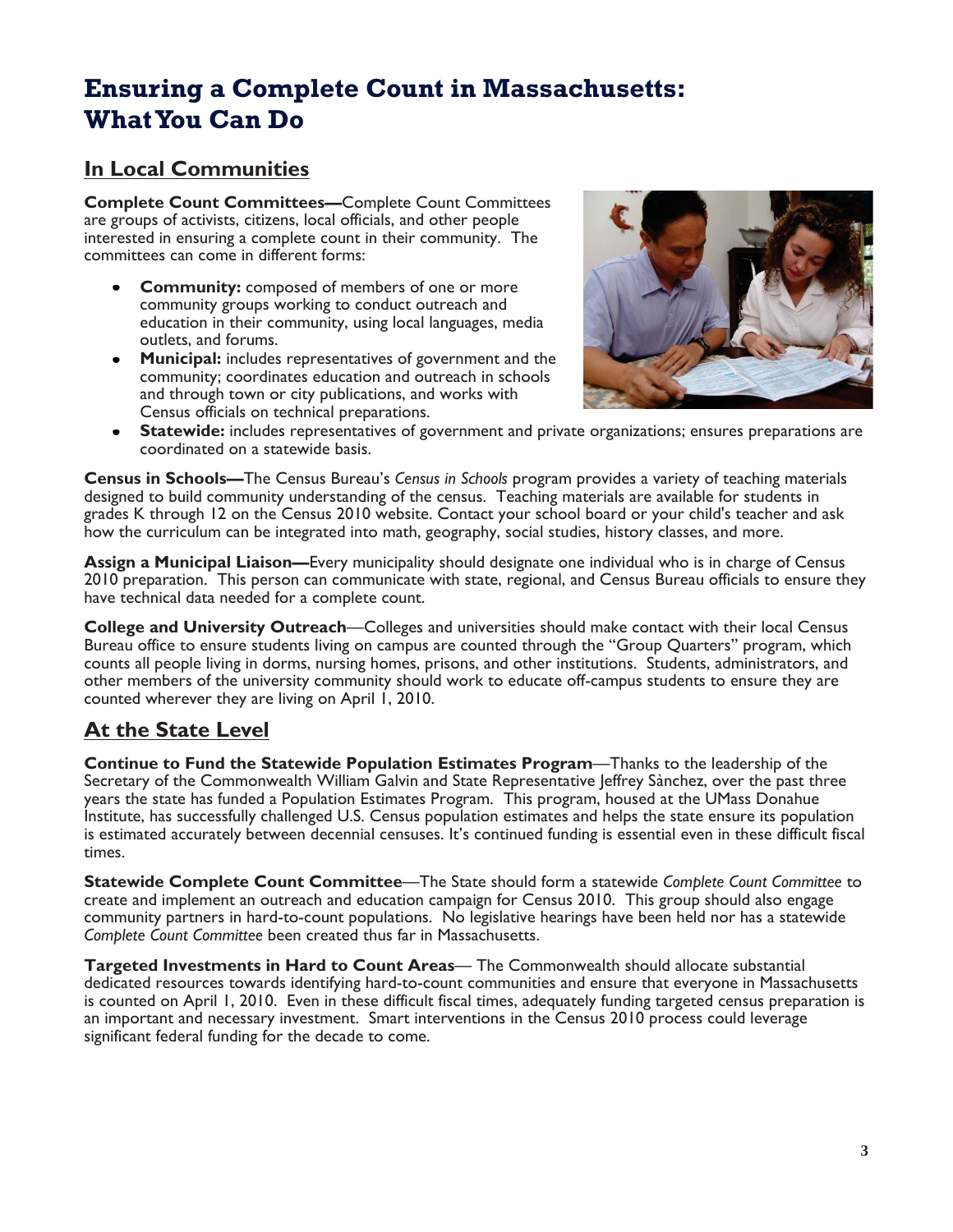## **Census 2010 Basics**

The U.S. Constitution mandates the federal government to complete a census of the U.S. population every ten years. The next count will be held on April 1, 2010. The resulting data will be used to determine congressional seats for each state and the allocation of billions in federal funds. In addition, each year millions of companies and individuals rely on U.S. Census data to make public policy and private decisions and better understand their communities.

The 2010 Census will seek to count every living person in the U.S. at their place of occupation on April 1, 2010, regardless of citizenship status or place of legal residence. Individual-level data collected during the U.S. Census is protected by federal law, prohibiting access by other federal agencies or even the President for any reason. The Census Bureau has already opened several local Census Bureau office locations throughout the Commonwealth to oversee early technical preparations. In Fall 2009, they will open eleven Local Census Office Locations throughout the Commonwealth. Generally located in urban centers, these offices will facilitate outreach and data collection for surrounding areas.

| Use a blue or black pen.<br><b>Start here</b><br>The Census must count every person living in the United<br>States on April 1, 2010.<br>Bafore you answer Question 1, count the people living in<br>this house, spartreent, or mobile home using our suidelines.<br>. Count all people, including babies, who live and sleep here<br>nost of the time.<br>The Census Bureau also conducts counts in institutions<br>and other places, so:<br>. Do not count sevene living away either at college or in the<br><b>Armed Forces</b><br>· Do not count anyone in a nutsing home, jail, prison,<br>detention facility, elc., on April 1, 2010.<br>. Leave these people off your form, even if they will return to<br>Ivo hara after they large college. The naming hams, the<br>milkey, jal. alc. Otherwise, they may be courted twice.<br>The Census must also include people without a permanent<br>place to stay, so:<br>. If sempore who has no corresport place to stay is staying | person living here who owns or rents this house, apartment, or mobile<br>home. If the certer or renter lives somewhere else, start with any adult<br>Exing here. This will be Person 1.<br>What is Person 1's name? Fred name being<br>Louis Norman<br><b>Fixed Magnes</b><br>6. What is Person 1's sex? Mark X ONE hor.<br>Mode<br>Female<br>7. What is Person 1's nos and what is Person 1's date of birth?<br>Please report babies as age 0 when the child is less than 1 year old.<br>Print numbers in bases.<br>Apr on April 1, 2010<br>Month Day<br>Year of birth<br>- NOTE: Please answer BOTH Question 8 about Hispanic origin and<br>Question 9 about race, For this census, Hispanic origins are not races.<br>8. Is Person 1 of Hapanic, Latino, or Spanish origin? |
|-------------------------------------------------------------------------------------------------------------------------------------------------------------------------------------------------------------------------------------------------------------------------------------------------------------------------------------------------------------------------------------------------------------------------------------------------------------------------------------------------------------------------------------------------------------------------------------------------------------------------------------------------------------------------------------------------------------------------------------------------------------------------------------------------------------------------------------------------------------------------------------------------------------------------------------------------------------------------------------|--------------------------------------------------------------------------------------------------------------------------------------------------------------------------------------------------------------------------------------------------------------------------------------------------------------------------------------------------------------------------------------------------------------------------------------------------------------------------------------------------------------------------------------------------------------------------------------------------------------------------------------------------------------------------------------------------------------------------------------------------------------------------------|
|                                                                                                                                                                                                                                                                                                                                                                                                                                                                                                                                                                                                                                                                                                                                                                                                                                                                                                                                                                                     |                                                                                                                                                                                                                                                                                                                                                                                                                                                                                                                                                                                                                                                                                                                                                                                |
|                                                                                                                                                                                                                                                                                                                                                                                                                                                                                                                                                                                                                                                                                                                                                                                                                                                                                                                                                                                     |                                                                                                                                                                                                                                                                                                                                                                                                                                                                                                                                                                                                                                                                                                                                                                                |
|                                                                                                                                                                                                                                                                                                                                                                                                                                                                                                                                                                                                                                                                                                                                                                                                                                                                                                                                                                                     |                                                                                                                                                                                                                                                                                                                                                                                                                                                                                                                                                                                                                                                                                                                                                                                |
|                                                                                                                                                                                                                                                                                                                                                                                                                                                                                                                                                                                                                                                                                                                                                                                                                                                                                                                                                                                     |                                                                                                                                                                                                                                                                                                                                                                                                                                                                                                                                                                                                                                                                                                                                                                                |
|                                                                                                                                                                                                                                                                                                                                                                                                                                                                                                                                                                                                                                                                                                                                                                                                                                                                                                                                                                                     |                                                                                                                                                                                                                                                                                                                                                                                                                                                                                                                                                                                                                                                                                                                                                                                |
|                                                                                                                                                                                                                                                                                                                                                                                                                                                                                                                                                                                                                                                                                                                                                                                                                                                                                                                                                                                     |                                                                                                                                                                                                                                                                                                                                                                                                                                                                                                                                                                                                                                                                                                                                                                                |
|                                                                                                                                                                                                                                                                                                                                                                                                                                                                                                                                                                                                                                                                                                                                                                                                                                                                                                                                                                                     |                                                                                                                                                                                                                                                                                                                                                                                                                                                                                                                                                                                                                                                                                                                                                                                |
|                                                                                                                                                                                                                                                                                                                                                                                                                                                                                                                                                                                                                                                                                                                                                                                                                                                                                                                                                                                     |                                                                                                                                                                                                                                                                                                                                                                                                                                                                                                                                                                                                                                                                                                                                                                                |
|                                                                                                                                                                                                                                                                                                                                                                                                                                                                                                                                                                                                                                                                                                                                                                                                                                                                                                                                                                                     |                                                                                                                                                                                                                                                                                                                                                                                                                                                                                                                                                                                                                                                                                                                                                                                |
|                                                                                                                                                                                                                                                                                                                                                                                                                                                                                                                                                                                                                                                                                                                                                                                                                                                                                                                                                                                     | No, not of Hispanic, Latino, or Spanish origin                                                                                                                                                                                                                                                                                                                                                                                                                                                                                                                                                                                                                                                                                                                                 |
|                                                                                                                                                                                                                                                                                                                                                                                                                                                                                                                                                                                                                                                                                                                                                                                                                                                                                                                                                                                     | Yes, Mexican, Mexican Am., Chicano-<br>Yan, Paints River.                                                                                                                                                                                                                                                                                                                                                                                                                                                                                                                                                                                                                                                                                                                      |
| here on April 1, 2010, count that person. Otherwise, he or<br>she may be missed in the conses.                                                                                                                                                                                                                                                                                                                                                                                                                                                                                                                                                                                                                                                                                                                                                                                                                                                                                      | Yas, Outen<br>Yes, another Hispanic, Latino, or Spenish origin - Patragk, Irvangle,                                                                                                                                                                                                                                                                                                                                                                                                                                                                                                                                                                                                                                                                                            |
| 1. How many people were living or staying in this house,<br>spartment, or mobile home on April 1, 2010?                                                                                                                                                                                                                                                                                                                                                                                                                                                                                                                                                                                                                                                                                                                                                                                                                                                                             | April Han Colonian Davidor, Norscon, Salestine, Spelled, entro in. 21                                                                                                                                                                                                                                                                                                                                                                                                                                                                                                                                                                                                                                                                                                          |
| Narebor of people =                                                                                                                                                                                                                                                                                                                                                                                                                                                                                                                                                                                                                                                                                                                                                                                                                                                                                                                                                                 | 9. What is Person 1's race? Mark J one or more boxes.                                                                                                                                                                                                                                                                                                                                                                                                                                                                                                                                                                                                                                                                                                                          |
| 2. Ware there any additional people staying here<br>April 1, 2010 that you did not include in Question 17.                                                                                                                                                                                                                                                                                                                                                                                                                                                                                                                                                                                                                                                                                                                                                                                                                                                                          | <b>White</b><br>Black, Ahkan Am, or Negro                                                                                                                                                                                                                                                                                                                                                                                                                                                                                                                                                                                                                                                                                                                                      |
| Mark J all that apple                                                                                                                                                                                                                                                                                                                                                                                                                                                                                                                                                                                                                                                                                                                                                                                                                                                                                                                                                               | American Indian or Alesia Native - Primare of emiletin photoshike 21                                                                                                                                                                                                                                                                                                                                                                                                                                                                                                                                                                                                                                                                                                           |
| Children, auch as newborn bebies or foreir children<br>Futurious, such as adult children, cousing, or in-loop                                                                                                                                                                                                                                                                                                                                                                                                                                                                                                                                                                                                                                                                                                                                                                                                                                                                       |                                                                                                                                                                                                                                                                                                                                                                                                                                                                                                                                                                                                                                                                                                                                                                                |
| Nonviatives, such as recommites or live-in baby sitters                                                                                                                                                                                                                                                                                                                                                                                                                                                                                                                                                                                                                                                                                                                                                                                                                                                                                                                             | Asian Indian<br>Japanese<br>Native Hassaker                                                                                                                                                                                                                                                                                                                                                                                                                                                                                                                                                                                                                                                                                                                                    |
| People staying here temporarily<br>No additional people                                                                                                                                                                                                                                                                                                                                                                                                                                                                                                                                                                                                                                                                                                                                                                                                                                                                                                                             | Chinasa<br>Krysen<br><b>Guaranten or Champers</b><br><b>Filipino</b><br>Vietnamese<br>Sornoan                                                                                                                                                                                                                                                                                                                                                                                                                                                                                                                                                                                                                                                                                  |
| 3. Is this house, apartment, or mobile horse --<br>Mark X CAIF hex                                                                                                                                                                                                                                                                                                                                                                                                                                                                                                                                                                                                                                                                                                                                                                                                                                                                                                                  | Other Asian - First race, for<br>Other Pacific Islander - Por<br>example. Almong. Lacities. That.<br>sus, for exergels. Filters, Tompes,                                                                                                                                                                                                                                                                                                                                                                                                                                                                                                                                                                                                                                       |
| Owned by you or nomeone in this household with a<br>motopop or loan? include home aquity isans.                                                                                                                                                                                                                                                                                                                                                                                                                                                                                                                                                                                                                                                                                                                                                                                                                                                                                     | Patient, Gerebuskes, and so on. 21<br>and so on a                                                                                                                                                                                                                                                                                                                                                                                                                                                                                                                                                                                                                                                                                                                              |
| Owned by you or someone in this household free and<br>clear (without a mortgage or loani?)<br>Permet?                                                                                                                                                                                                                                                                                                                                                                                                                                                                                                                                                                                                                                                                                                                                                                                                                                                                               | Some other mos - Print mos. 25                                                                                                                                                                                                                                                                                                                                                                                                                                                                                                                                                                                                                                                                                                                                                 |
| Occupied without payment of rent?                                                                                                                                                                                                                                                                                                                                                                                                                                                                                                                                                                                                                                                                                                                                                                                                                                                                                                                                                   |                                                                                                                                                                                                                                                                                                                                                                                                                                                                                                                                                                                                                                                                                                                                                                                |
| 4. What is your telephone rearder? He may call if no<br>Newton on hostersheet foods                                                                                                                                                                                                                                                                                                                                                                                                                                                                                                                                                                                                                                                                                                                                                                                                                                                                                                 | 10. Does Person 1 sometimes live or stay somewhere else?                                                                                                                                                                                                                                                                                                                                                                                                                                                                                                                                                                                                                                                                                                                       |
| Assn Code + Number                                                                                                                                                                                                                                                                                                                                                                                                                                                                                                                                                                                                                                                                                                                                                                                                                                                                                                                                                                  | No Yes - Mark X all that apple<br>In college housing<br>For child oustody                                                                                                                                                                                                                                                                                                                                                                                                                                                                                                                                                                                                                                                                                                      |
| CMB No. 0607-0819-C; Approval Eagless 12/21/2011.                                                                                                                                                                                                                                                                                                                                                                                                                                                                                                                                                                                                                                                                                                                                                                                                                                                                                                                                   | in the railbary<br>In jail or prison<br>At a seasonal<br>In a numing home                                                                                                                                                                                                                                                                                                                                                                                                                                                                                                                                                                                                                                                                                                      |
| numB-61 is in one.                                                                                                                                                                                                                                                                                                                                                                                                                                                                                                                                                                                                                                                                                                                                                                                                                                                                                                                                                                  | or served residence.<br>For enother research<br>If more people were counted in Question 1, continue with Person 2.                                                                                                                                                                                                                                                                                                                                                                                                                                                                                                                                                                                                                                                             |

## **Conducting the Census**

In March 2010, the U.S. Census Bureau will mail a simple, 10-question paper form to every address in America (see image in upper right). The 2010 Census will not have the "long form" that has been used in previous counts. The new form asks for one person from each household to report basic information for each member of the household including name, sex, age, birth date, ethnicity, and race. The

questions were tested in sample "dress rehearsal" census held in 2008.

Some neighborhoods will receive a bilingual form in both Spanish and English, and the rest will receive an English form. Some households may not receive a mailed form, including areas with many vacation homes or no local mail delivery. People living in group quarters, such as prisons, nursing homes, and dormitories, are counted



separately through inquiries sent to the institutions the operate the facilities. Households who do not return their form, or are not mailed one, will be counted by Census workers by telephone or by in-person house visits.

Individuals who are not sure if they were counted can ensure they are included by completing a "Be Counted" form. These forms will be available at questionnaire assistance centers throughout the state. At these centers, the U.S. Census Bureau will provide explanatory materials in 14 common languages (see note on following page) as well as personal assistance from Census employees hired for local language skills.

#### **What about the Long Form?**

Historically, the U.S. Census Bureau sent a more detailed "long form" to a sample of the entire U.S. population. This form contained questions such as household income, housing characteristics, and commuting patterns, among others. The U.S. Census Bureau now collects this type of information on an annual basis through the **American Community Survey**, which has been mailed to about three million American households each year since 2005. This survey is conducted continuously, meaning a household may receive this form at any time of the year. Data is aggregated and released periodically; however, information about small towns and neighborhoods relies on data collected across three or five years in order to ensure accuracy.

The American Community Survey will provide fuzzier, less precise data than the old short form, but because data is collected continuously, it will be released more frequently. Although many government programs have begun to rely on the American Community Survey to allocate funds or for grant criteria, the U.S. Supreme Court has held that Congress must be apportioned according to the number counted in the decennial census, such as Census 2010.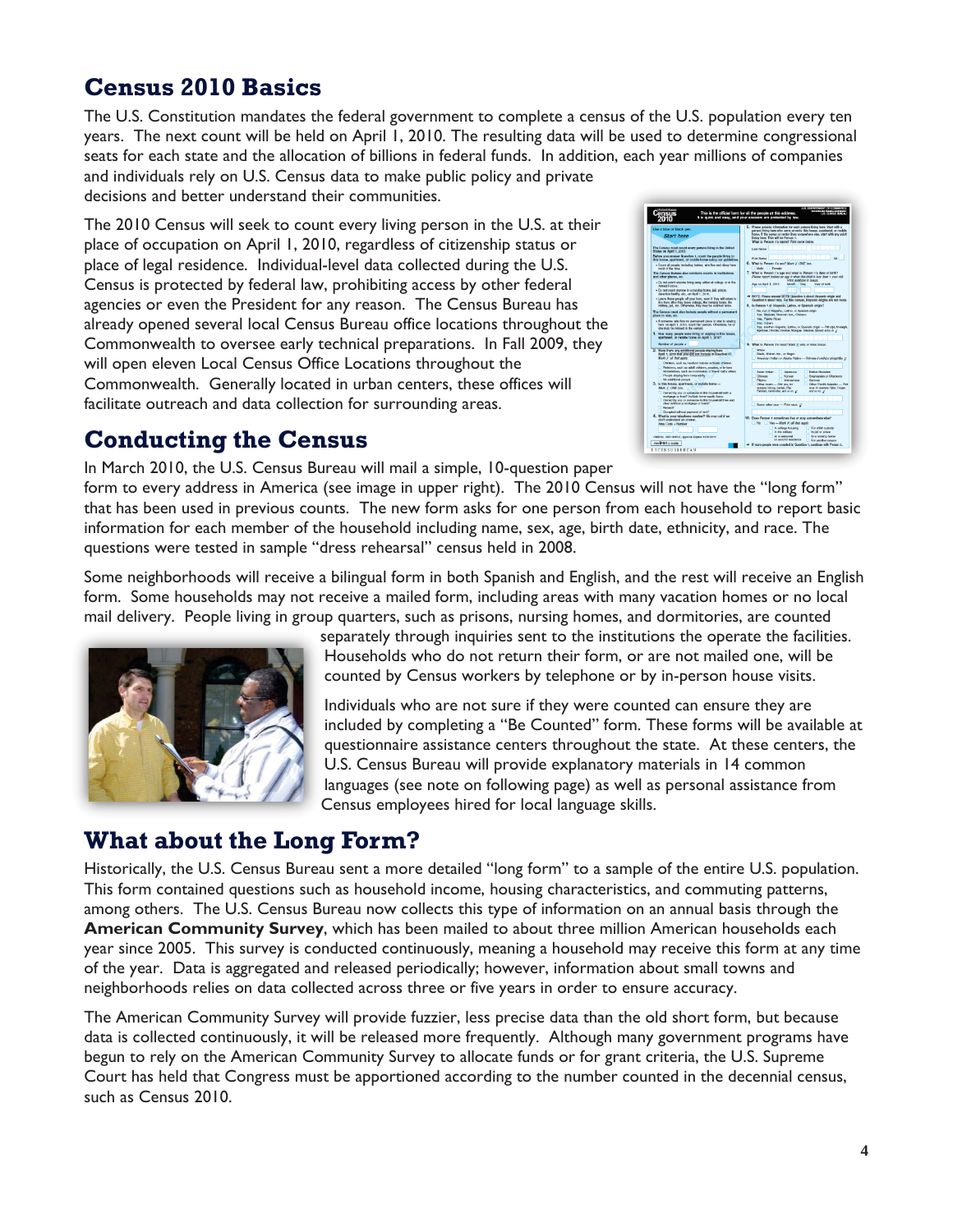## **Census Preparation around the Nation**

#### **Colorado**

Lt. Governor O'Brien of Colorado has issued an Executive Order establishing the State of Colorado Complete Count Campaign, which will be overseen by the Department of Local Affairs. From this campaign, a volunteer committee has been formed to educate residents on the importance of a complete count of the state for the 2010 Census. The Committee will consist of representatives from state agencies, the legislative branch, municipal leaders, local business organizations, charitable foundations, and faith-based organizations. The Department of Local Affairs will host a 2010 Census



website and will create materials to be distributed to populations in hard-to-count communities, as well as work to dispel privacy and confidentiality concerns in these communities.

#### **Maryland**



Governor O'Malley of Maryland has developed a comprehensive outreach and partnership plan for the state led by the Maryland Department of Planning, the Office of the Secretary of State, and the Governor's Office of Community Initiatives. In order to ensure a complete count of the state, a State Census Liaison has been appointed to help local Complete Count Committees formulate their local census action plans. A Maryland Statewide Complete Count Committee has been pulled together and is made up of faith-based, community and ethnic organizations, as well as non-

profits, labor, media, businesses, and service providers who are all charged with reaching out to their contacts to increase awareness about the 2010 Census. State agencies are implementing State Employee and Constituent Public Awareness Programs and an Outreach Program has been developed to educate public employees on how to properly explain the importance of returning census forms to the members of the public that they deal with. The Maryland State Government Complete Count Committee has also been formed and will be comprised of senior executives from these state agencies. All of these census preparation efforts are being complemented by a statewide public awareness and media campaign.

#### **New York**

The New York State Legislature appropriated \$225,000 to the New York State Data Center in FY2009 for preliminary Census 2010 preparation work. Funds were used to support the Local Update Census Addresses (LUCA) program, as well as to develop educational resources for residents and to initiate community outreach programs. The State Data Center has also worked to develop strong relationships with planning and development agencies across New York in preparation for the 2010 Census. In the state's FY2010 budget, \$2 million was allocated to the Secretary of State's office for statewide advertising campaigns and outreach efforts in hard-to-count communities.



#### **A Note on Languages**

The U.S. Census Bureau will be producing printed educational materials in five major languages: English, Spanish, Russian, Korean, Chinese (simplified), and Vietnamese. Promotional materials are available in nine other languages.

In Massachusetts, the U.S. Census Bureau is making every effort to hire outreach staff with language skills in these and other languages spoken in the

Commonwealth, including **Portuguese, Spanish, and Chinese.**